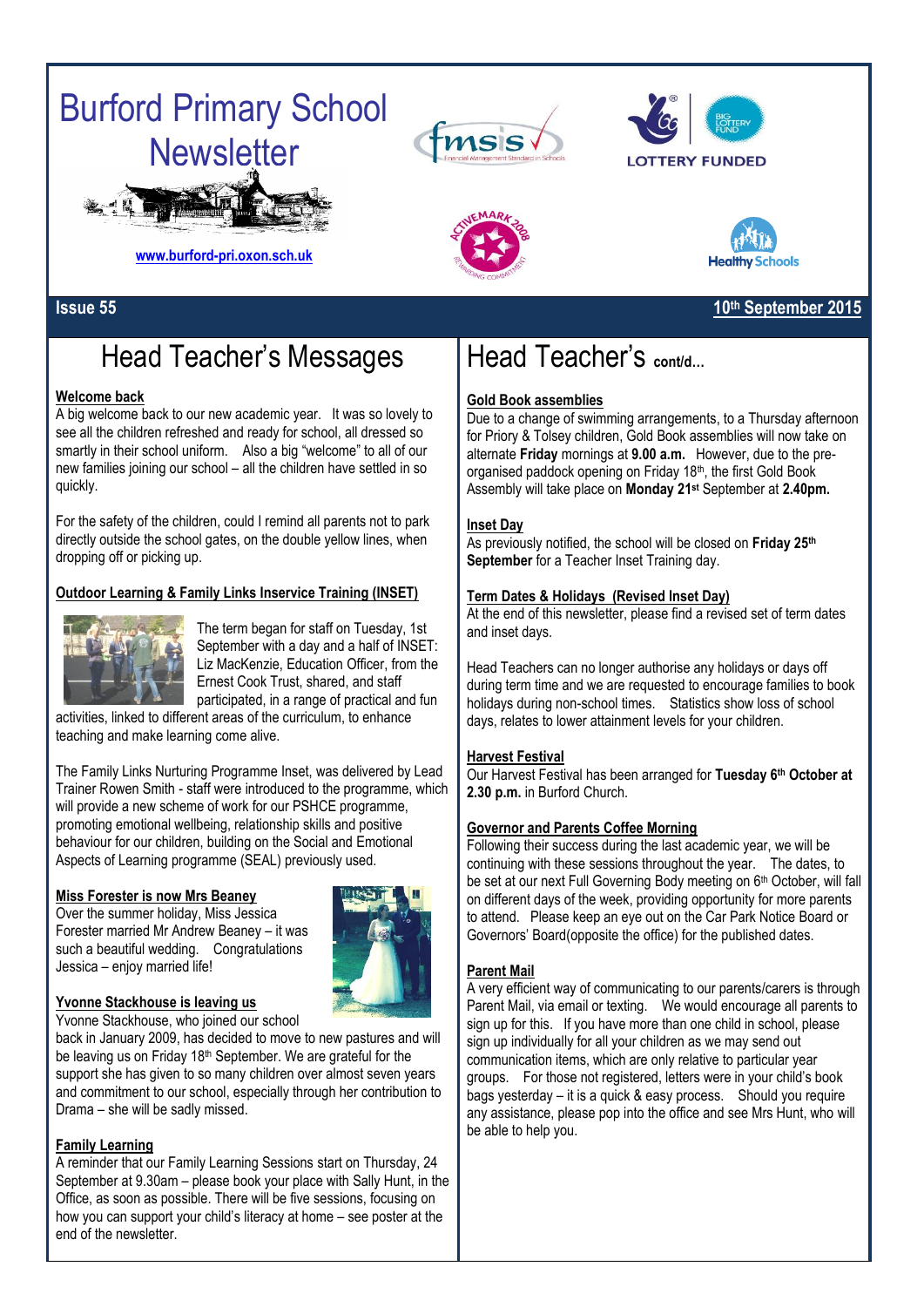# Head Teacher's **cont/d…**

# **Jeans for Genes Day**

On Thursday 17<sup>th</sup> September all children are encouraged to wear jeans with their school uniform tops & bring in a £1 donation to help make a difference to all those children in the UK who are affected by genetic disorders. Thank you for your support.

# **Paddock Official Opening**

Following on from the tremendous fundraising over the last year, we are proud that all the works and play equipment have now been completed. To celebrate, the paddock will be officially opened on **Friday next week, 18th September at 10 a.m**. followed by tea/coffee & cakes – we really hope to see lots of parents and relatives joining us, as well as members of the local community, who have contributed to the project. You should have received a letter of invitation either on Parent Mail (for those registered) or in your child's book bags yesterday.

# **Plastic Bottle Greenhouse**

Firstly, I would like to thank all the families who collected the 2 litre plastic bottles during the last academic year. It is with regret, however, that we are unable to proceed with the project, following information received and discussions with other schools, who had already erected such greenhouses; the bottles, due to the nature of the plastic, have a very short life and quickly become brittle and start to disintegrate. I can confirm, therefore, that we will arrange for all of the plastic bottles to be recycled.

# **Oxfordshire Parenting Forum**

Please find a website link below for Oxfordshire Parenting Forum's latest newsletter, which we hope you will find interesting. Highlights of this issue include:

- Save our children's centres the news that more than 40 children's centres across Oxfordshire are facing the axe is very worrying.
- Details of an exciting new outdoor project for grandparents and their toddler grandchildren.
- A report on their recent AGM

There are still places available on their forthcoming seminar, *How can we support parents and carers to empower their children to stay safe online?* which takes place at The Cherwell Centre, Norham Gardens, Oxford, on Wednesday 16<sup>th</sup> September. The speaker is Jo Brown, Anti-Bullying Coordinator with Oxfordshire County Council. Full details can be found on page 5 of the newsletter.

[http://oxfordshireparentingforum.blogspot.co.uk](http://oxfordshireparentingforum.blogspot.co.uk/)

Jenny Dyer

## **A reminder from Mrs Duff - Literacy Coordinator**

Please make sure you are encouraging your child to read each and every day. Reading is the key to all aspects of your child's education being successful and enjoyable. Practising daily makes all the difference, whatever the age and stage of your child. Yellow reading records should be filled in by your children if they are in Year two upwards. We will do all we can to support your children's success and progress in reading with your partnership and support at home.

# Warwick Class **Class Teacher – Mrs Teresa Lock**

Welcome to a new term in Warwick Class. We are really proud of all the children who seem to be settling in well; some have even been on the 'Rainbow' already! We are spending our first few weeks getting to know each other with our topic of 'Marvellous Me'. The children have painted self-portraits, made 'Marvellous Me' boxes and talking about their families and what they like to do in their home life.

In our Maths time, we have been finding and capturing shapes in the environment to make a display in the classroom from the photographs the children have taken.

Mrs Lock and the Warwick Class Staff

# Windrush Class **Class Teacher – Mrs Zoë Duff**

Welcome back everyone! The children have astounded us with their mature approach to getting back into the swing of things. The year one children seem to have slotted in without any problems at all. We are easing them gently but feel they are settling unusually quickly...Mrs Lock and her team clearly prepared them very well!

This week and last we have been focussing on story telling, story structure and features. We have used an old favourite to use as a base; The Gingerbread Man! We had to be sure to choose a very well known tale! We've looked at the characters, the settings, possible alternative characters, plots and story mapping.

As I write we plan to make some Gingerbread men, hopefully they were delicious! Our cooking will be incorporated into our maths lessons where we will look at weights and measures and mathematical comparative language.

Mrs Bennett and I would like to thank our families from last year for their kind thoughts wishes and gifts. You really did spoil us and we were really touched by your thoughtfulness.

Look in book bags for: Homework (Y2), Swimming information, Missions (to be practised at home) and reading books!

## **Mornings in Windrush Class**

Thank you for a great start to the new routine. The children are coming up the stairs independently and we will soon be training them to change their own reading books. I am on my own on Friday mornings so there will not be a member of staff on the gate. Please pass non-urgent messages through the office or write me a note.

Mornings will soon get busier with phonics and handwriting sessions starting at 8.45, therefore please try to regularly get your child into school on time. Many thanks - Mrs Duff

Mrs Zoe Duff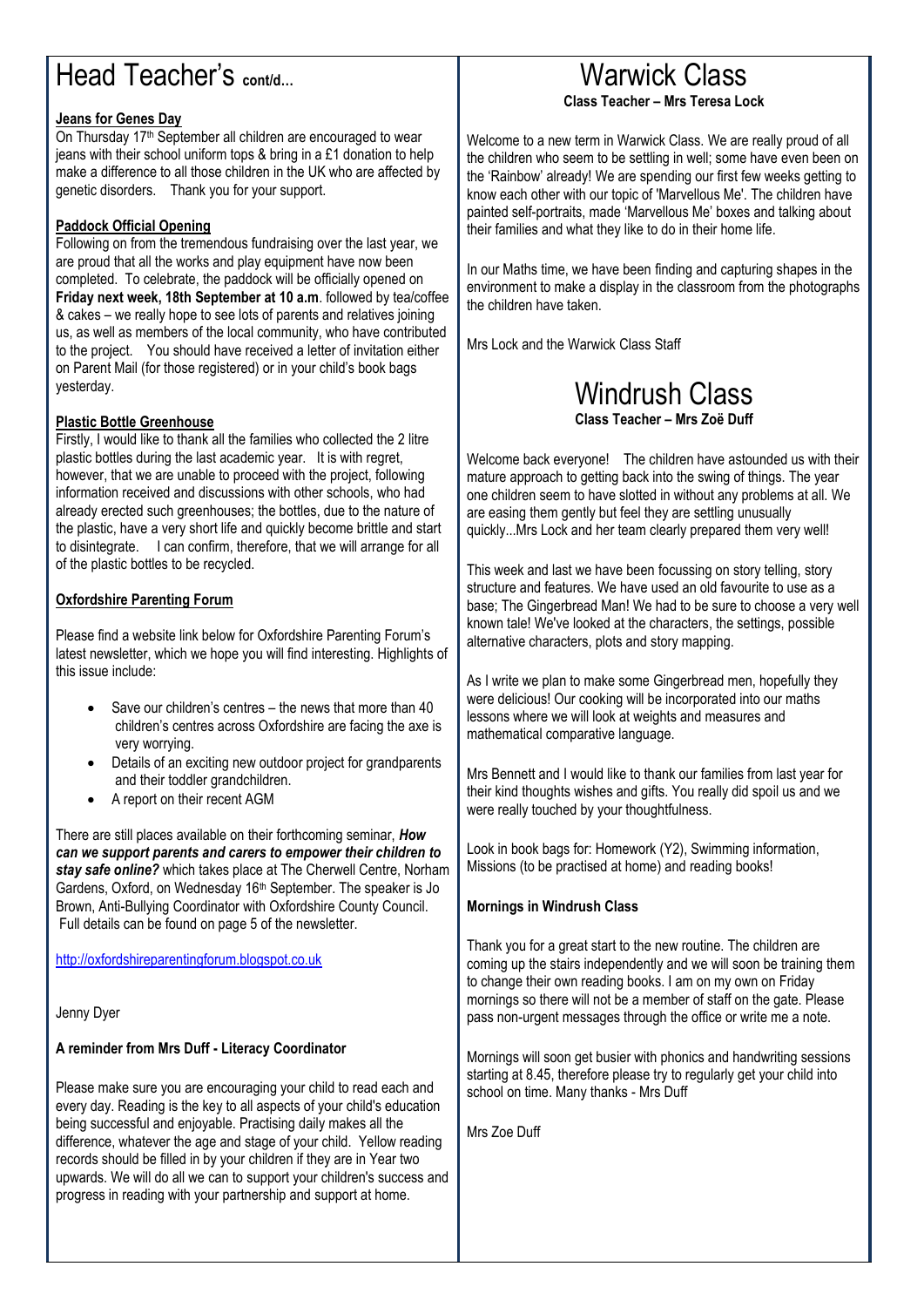# Tolsey Class

# **Class Teacher – Ms Nikki Latton**

Welcome back to a new year in Tolsey Class! The team would like to thank parents for all the kind messages and gifts at the end of last term. Welcome to our new parents and we look forward to getting to know you and your children over the year.

The children have made an excellent start and have worked together to create their own class agreement which will help us to create a super learning environment. We have started our new topic 'Once Upon a Time' and have gathered ideas on what we would like to learn.

In literacy we have started looking at Traditional Tales and have read the story 'Rapunzel' by The Brothers Grimm and then a retelling of the story called 'Rapunzel - A Groovy Fairy Tale'. We have compared the two stories, retold it and created character descriptions. In maths we are working on place value and the children showed particular enthusiasm for 'the nasty game'!

# Priory Class **Class Teacher – Mrs Jessica Beaney**

What a great start to the new school year it has been for Priory Class! The Year 6 children are looking super smart in their shirts and ties and are already enjoying the responsibilities of being the oldest children in the school. All of the children have quickly settled back into the school routine and are busy learning about our new topic Once Upon a Time.

In topic, we have been learning about different types of African masks and researching different designs. We plan to use this information as inspiration and create our own masks in the styles researched.

During our Literacy lessons we have been researching, drafting and editing an introductory page for a non-fiction text on Africa. We should all be able to explain where Africa is located, how big it is and tell you if it is a continent or country – so please do ask us!

In Numeracy we have been revising place value and working with numbers up to a million!

# Burford Stars

Stars last week & this week are **Luke Johnson & Jade Mapplethorpe.**

# Gold Book Certificates **Awarded Monday 21st September at 2.40 pm.**

**Dexter Toms** - Dexter has been a superstar helper during our first week of term, being helpful to both the grown-ups, and with our new children, keep up the great work Dexter.

**Lily Batty** - For showing sensitivity to others needs and being very kind and helpful to the children who are new to our school; thank you Lily.

**Jack Green** for asking excellent questions in order to know how everything works. Jack has settled really well which is down to his own independent approach. Well done Jack, I'm super impressed! **Zachary Mead** for settling into his year two role quickly and maturely. Zach has already produced a high standard of work and is showing that he is a conscientious learner. Keep up the impressive work Zachary! - Mrs Duff

**Anna Swann** for outstanding attitude towards her learning. Anna has shown particular focus in maths and produced a high output of work.

**Sammy Staveley** for outstanding attitude towards his learning. Sammy is always on task and showed good teamwork when retelling stories and a high output of work in maths.

**Reece Townsend** - for being fantastic in his first week at Burford Primary School. You have quickly settled into the class and worked hard on all tasks set. Well done and keep up the good work.

**Jade Mapplethorpe** for writing an interesting introductory page for a non-fiction text about Africa. Well done Jade.

# Golden Post Box **Awarded Monday 21st September at 2.40 p.m.**

**Anna Swann** was awarded two trophies at the Minster Lovell Cricket Club presentation. One award was for participating in the first girls' cricket team in Minster Lovell and the other was for being Team Player of the Year. Well done Anna.

Congratulations to **Jake Chandler** for a fantastic first season playing for Langford Cricket Club. His coaches were very impressed and he received a medal for his achievements. Well done Jake.

# **FOBPS**

Welcome back to all parents, teachers and children and big welcome to new families. I hope you all have had a lovely summer holiday and have come back ready to learn and ready to help raise lots of money for our school. It is only a short newsletter this week as we haven't been back that long.

I will be posting on our Facebook page a list of all FOBPS events for this academic year, so please look out for that and if you feel you can help out in any way with the events please let me know.

Now onto the events that are happening in the upcoming weeks:

# Rags 2 Riches

The next Rags 2 Riches will be collected on Wednesday 23rd September at 9am. Please look out for the collection bags in your child's book bag next week. You can always use black sacks if one collection bag is not enough. Remember the more clothes we send off the more money we raise.

# Cook For Books

It's back! The first Cook for Books will be held on Friday 9<sup>th</sup> October after school on the veranda. It will be the turn of Warwick Class so please look out for cake donation plates in your child's book bags nearer the time.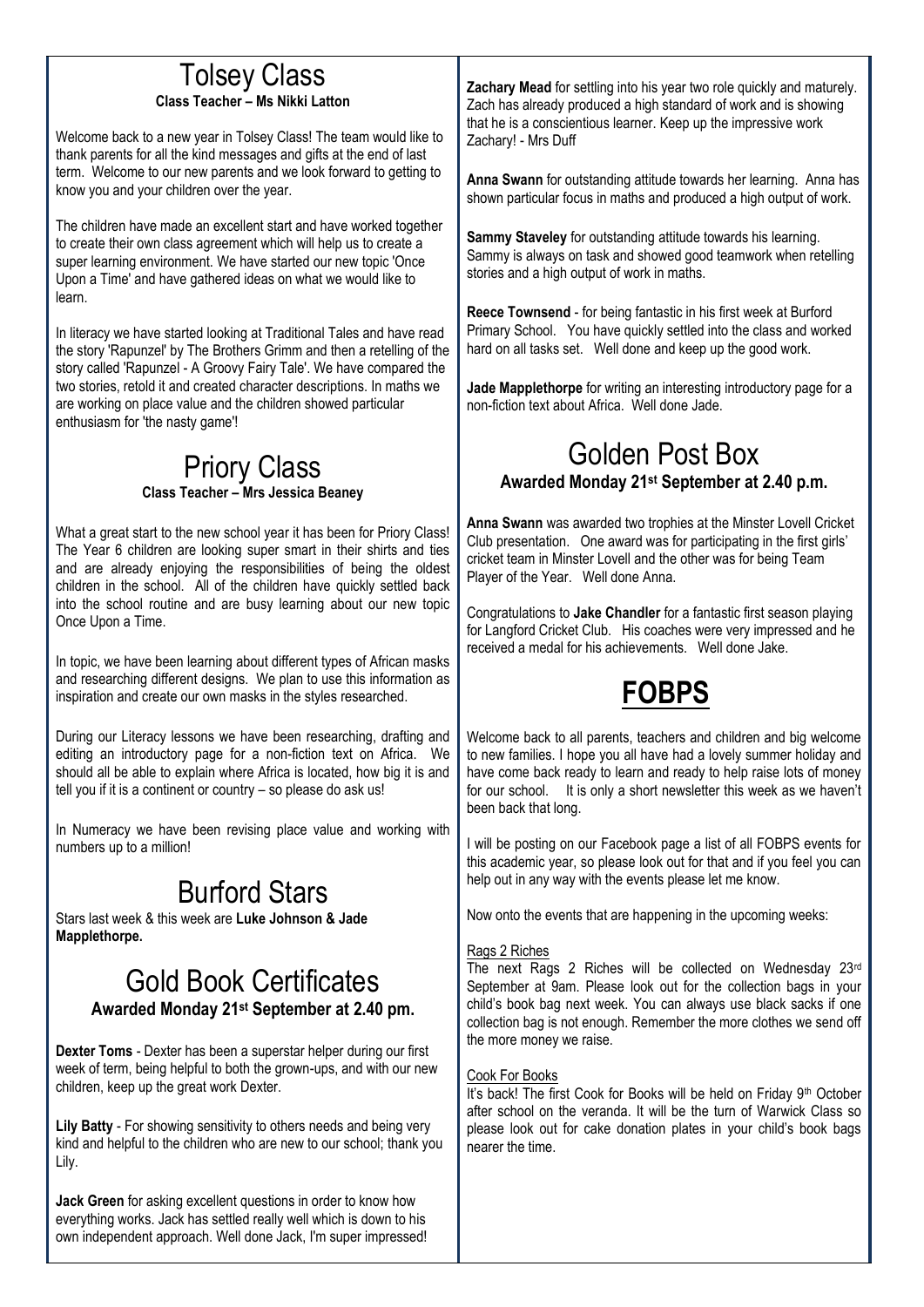### FOBPS cont/d….

#### Christmas Cards

I know it's a little early to be thinking of Christmas, but in the next week or so the children will be designing their very own Christmas cards which you will then be able to purchase and send out to family and friends. The order forms should sent out to parents at the beginning of October.

#### FOBPS on Social Media!

If you didn't know already FOBPS have Facebook page, so please remember to 'like' us and we can keep you informed on upcoming events and give feedback on recent ones. You can find us at [www.facebook.com/BurfordPrimarySchool](http://www.facebook.com/BurfordPrimarySchool) or use the link to our Facebook page from the school's website – just look under the 'News' tab and then the 'Social Media Page' link at the bottom. The amounts raised at events and photos will be posted on to FB for you to see and share!

#### FOBPS Meeting

A date for the first FOBPS meeting of this academic year has not been confirmed yet, but we will let you know as soon as we have a date. If you'd like to come along to future meetings, then please come and chat to either Louisa Swann, or myself Lizanne Harris or Rachael Barton and we can tell you more about it. Our meetings are very relaxed so feel free to pop along whenever you want to!

Please do let us know if you think you can help or want to get involved with FOBPS.

If you would like to contact FOBPS by email, feel free to email the cochair of FOBPS directly a[t lizanne@pingthing.co.uk.](mailto:lizanne@pingthing.co.uk)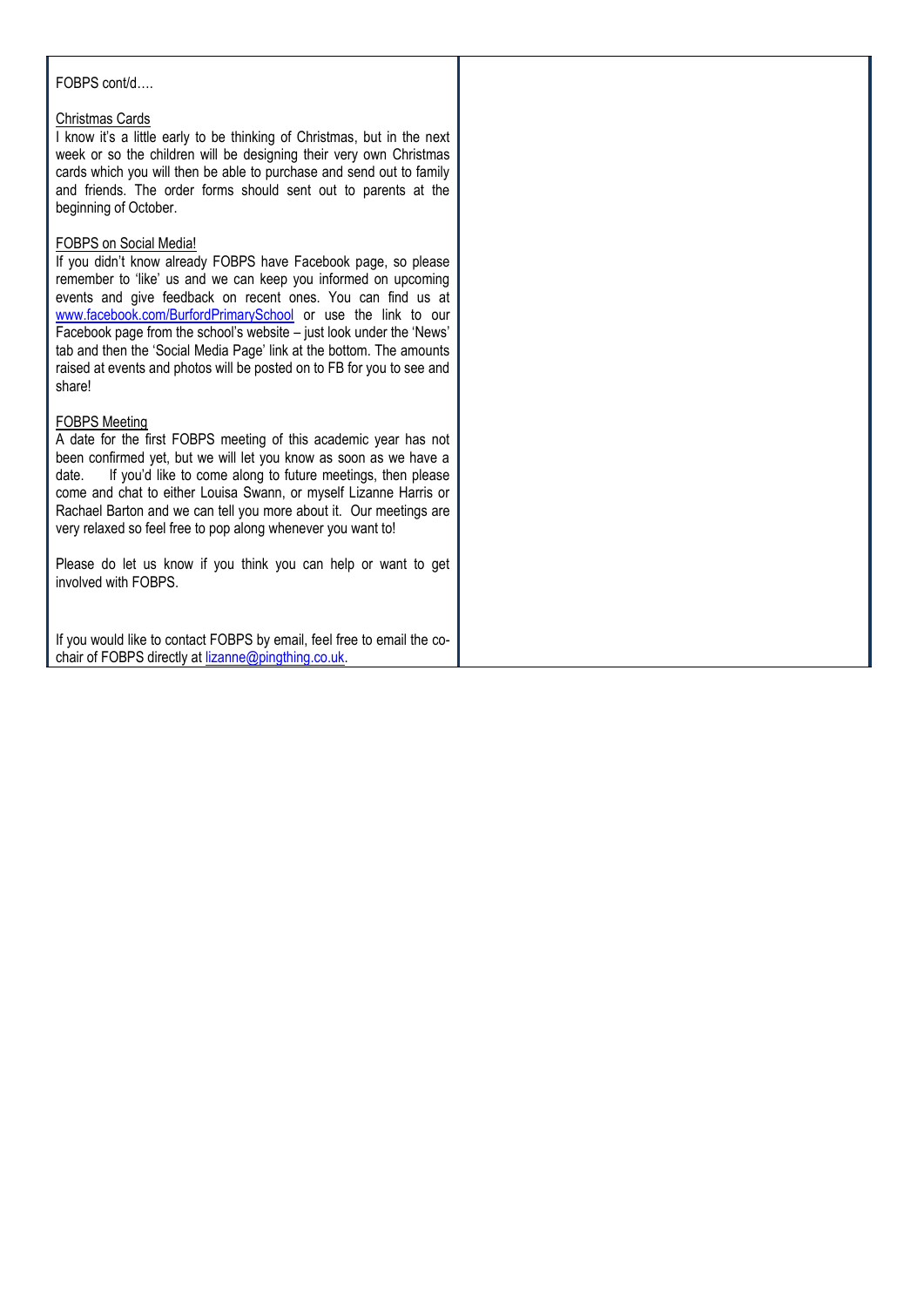# **Burford Primary School terms and holidays 2015-2016**

| <b>Autumn Term 2015</b>                                                               |                     |
|---------------------------------------------------------------------------------------|---------------------|
| Thursday 3rd September - Friday 23rd October (3.10 p.m.)                              | Term 1              |
| (Warwick Class opens on Friday $4th$ Sept to allow for home visits)                   |                     |
| <b>Friday 25th September</b>                                                          | <b>Inset Day</b>    |
| Monday 26th October - Friday 30th October                                             | Holiday             |
| Monday 2nd November- Friday 18th December (1.10 p.m.)                                 | Term 2              |
| Monday 21st December - Friday 1st January                                             | <b>Holiday</b>      |
| Monday 4 <sup>th</sup> January - inset day                                            | <b>Inset</b>        |
| <b>Spring Term 2016</b>                                                               |                     |
| Tuesday 5 <sup>th</sup> January – Friday 12 <sup>th</sup> February (3.10 p.m.)        | Term <sub>3</sub>   |
| Monday 15th February - Friday 19th February                                           | Holiday             |
| Monday 22 <sup>nd</sup> February – Thursday 24 <sup>th</sup> March <u>(1.10 p.m.)</u> | Term 4              |
| Friday 25th March - Friday 8th April                                                  | <b>Holiday</b>      |
| <u>Summer Term 2016</u>                                                               |                     |
| Monday 11th April – Friday 27 <sup>th</sup> May $(3.10 \text{ p.m.})$                 | Term 5              |
| Monday 2nd May                                                                        | <b>Bank Holiday</b> |
| Monday 30th May - Friday 3rd June                                                     | Holiday             |
| Monday 6 <sup>th</sup> June - inset day                                               | <b>Inset</b>        |
| Tuesday 7 <sup>th</sup> June - Wednesday 20th July (1.10 p.m.)                        | Term 6              |

# Teacher available for work days – Inset Days

Tuesday 1st September; Wednesday 2nd September, Friday 25th September, Monday 4th January, Monday 6th June,

# Bank Holidays

 $25<sup>th</sup>$  &  $28<sup>th</sup>$  December Christmas Holidays; 1<sup>st</sup> January – New Year Bank Holiday; 25<sup>th</sup> March – Good Friday; 28th March Easter Monday; 2nd May – May Day; 30th May – Spring Bank Holiday.